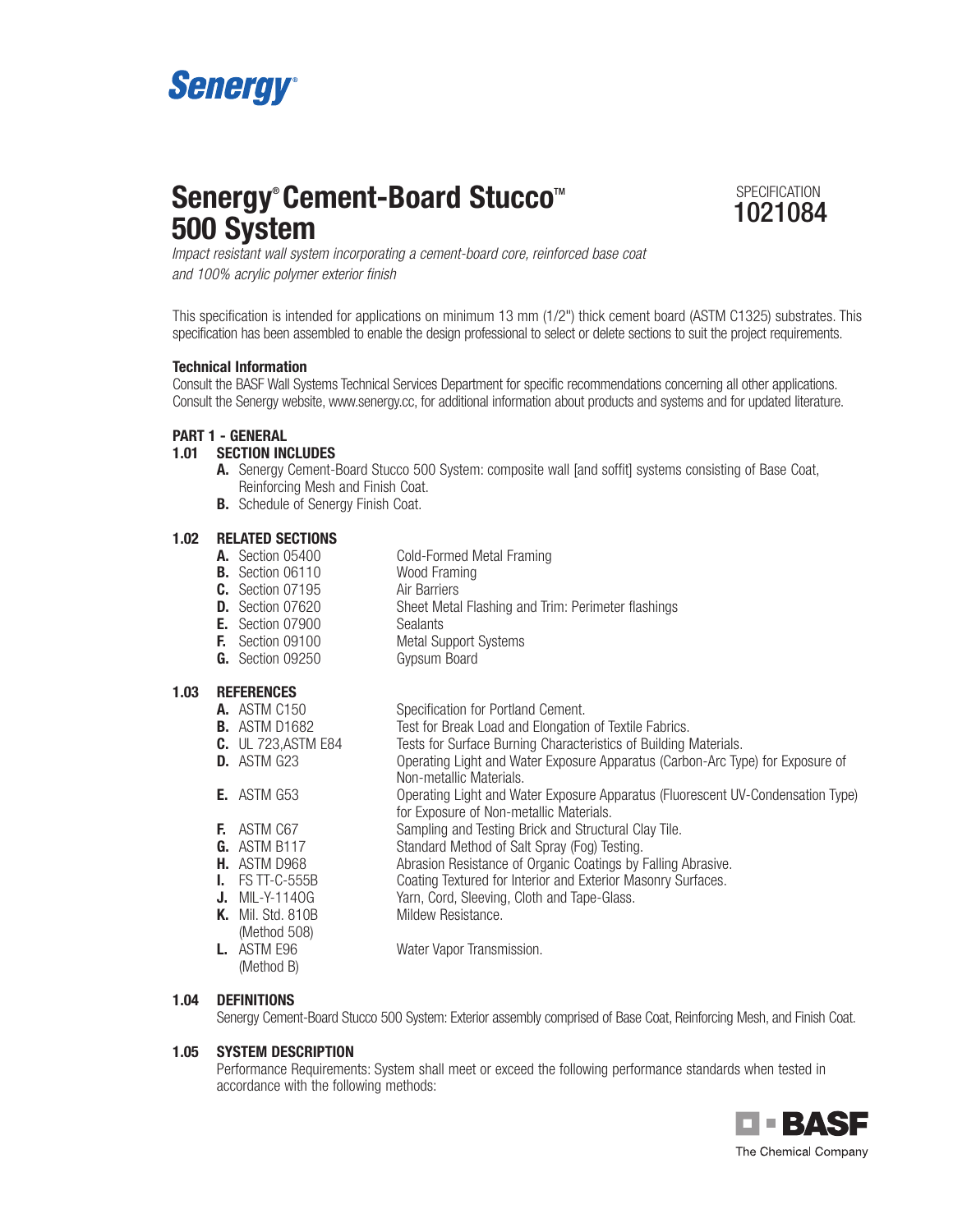## **Senergy<sup>®</sup> Cement-Board Stucco™**

### **500 System**

- **A.** Accelerated Weathering: ASTM G23-81 (testing period of 2000 hours) or ASTM G53-81 (testing period of 3000 hours); no cracking, flaking, or adverse effects.
- **B.** Wind Driven Rain: Federal Specification TT-C-555B; no visible leaks or dampness throughout to the rear face and less than 90 gram increase.
- **C.** Salt Spray Resistance: ASTM B117 Salt Spray (Fog) Testing; testing period of 300 hours; No adverse effects.
- **D.** Mildew Resistance: MIL Standard 810B, Method 508; no mildew growth supported after 28 days.
- **E.** Abrasion Resistance: ASTM D968-81, Method A; no cracking, checking, or loss of film integrity after 500 liters of sand.
- **F.** Surface Burning Characteristics: UL 723, ASTM E84; test specimen consists of Base Coat, Reinforcing Mesh and Finish Coat; flame spread less than 25 and smoke developed less than 450.

### **1.06 SUBMITTALS**

- **A.** Submit under provisions of Section [01300] [01340].
- **B.** Product data: Provide data on Senergy Cement-Board Stucco 500 System materials, product characteristics, performance criteria, limitations and durability.
- **C.** Shop drawings: Indicate wall [and soffit] joint pattern and joint details, thickness, and installation details.
- **D.** Samples: Submit [two]  $\begin{bmatrix} x \\ y \end{bmatrix}$  [millimeter] [inch] size samples of Senergy Cement-Board Stucco 500 System illustrating Finish Coat [custom] color and texture range.
- **E.** Certificate: System manufacturer's approval of applicator.
- **F.** Letter: System manufacturer's letter that materials meet or exceed specified requirements.
- **G.** System manufacturer's installation instructions: Indicate preparation required, installation techniques, jointing requirements and finishing techniques.

#### **1.07 QUALITY ASSURANCE**

- **A.** Applicator: Approved by Senergy in performing work of this Section.
- **B.** Field Samples:
	- **1.** Provide under provisions of Section [01400] [  $\qquad$  ].
	- **2.** Construct one field sample panel for each color and texture, [ x ] [meters] [feet] in size of system materials illustrating method of attachment, surface finish, color and texture.
	- **3.** Prepare each sample panel using the same tools and techniques to be used for the actual application.
	- **4.** Locate sample panel where directed.
	- **5.** Accepted sample panel may [not] remain as part of the work.

#### **1.08 DELIVERY, STORAGE AND HANDLING**

- **A.** Deliver, store and handle products under provisions of Section [01600] [01610] [ ].
- **B.** Deliver Senergy Cement-Board Stucco 500 System materials in original unopened packages with manufacturer's labels intact.
- **C.** Protect Senergy Cement-Board 500 System materials during transportation and installation to avoid physical damage.
- **D.** Store Senergy Cement-Board Stucco 500 System materials in cool, dry place protected from freezing. Store at no less than 4℃ (40°F) (10°C/50°F for AURORA TC-100, BOREALIS, ALUMINA™ and AURORA STONE Finish). Protect from extreme heat and direct sunlight.
- **E.** Store Senergy Cement-Board Stucco 500 System Reinforcing Mesh in cool, dry place protected from exposure to moisture.

#### **1.09 PROJECT/SITE CONDITIONS**

- **A.** Do not apply Senergy Cement-Board Stucco 500 System in ambient temperatures below 4˚C (40˚F) (10˚C/50˚F for AURORA TC-100, BOREALIS ALUMINA™ and AURORA STONE Finish). Provide supplementary heat during installation and drying period when temperatures less than 4˚C (40˚F) (10˚C/50˚F for AURORA TC-100, BOREALIS ALUMINATM and AURORA STONE Finish) prevail.
- **B.** Do not apply Senergy Cement-Board Stucco 500 System materials to frozen surfaces.
- **C.** Maintain ambient temperature at or above 4°C (40°F) (10°C/50°F for AURORA TC-100, BOREALIS ALUMINA™ and AURORA STONE Finish) during and at least 24 hours after Senergy Cement-Board Stucco 500 System installation and until dry.

#### **1.10 SEQUENCING AND SCHEDULING**

- **A.** Coordinate and schedule installation of Senergy Cement-Board Stucco 500 System with related work of other sections.
- **B.** Coordinate and schedule installation of trim, flashing, and joint sealers to prevent water infiltration behind the System.
- **C.** Coordinate and schedule installation of secondary moisture barrier, windows, doors, AC units etc.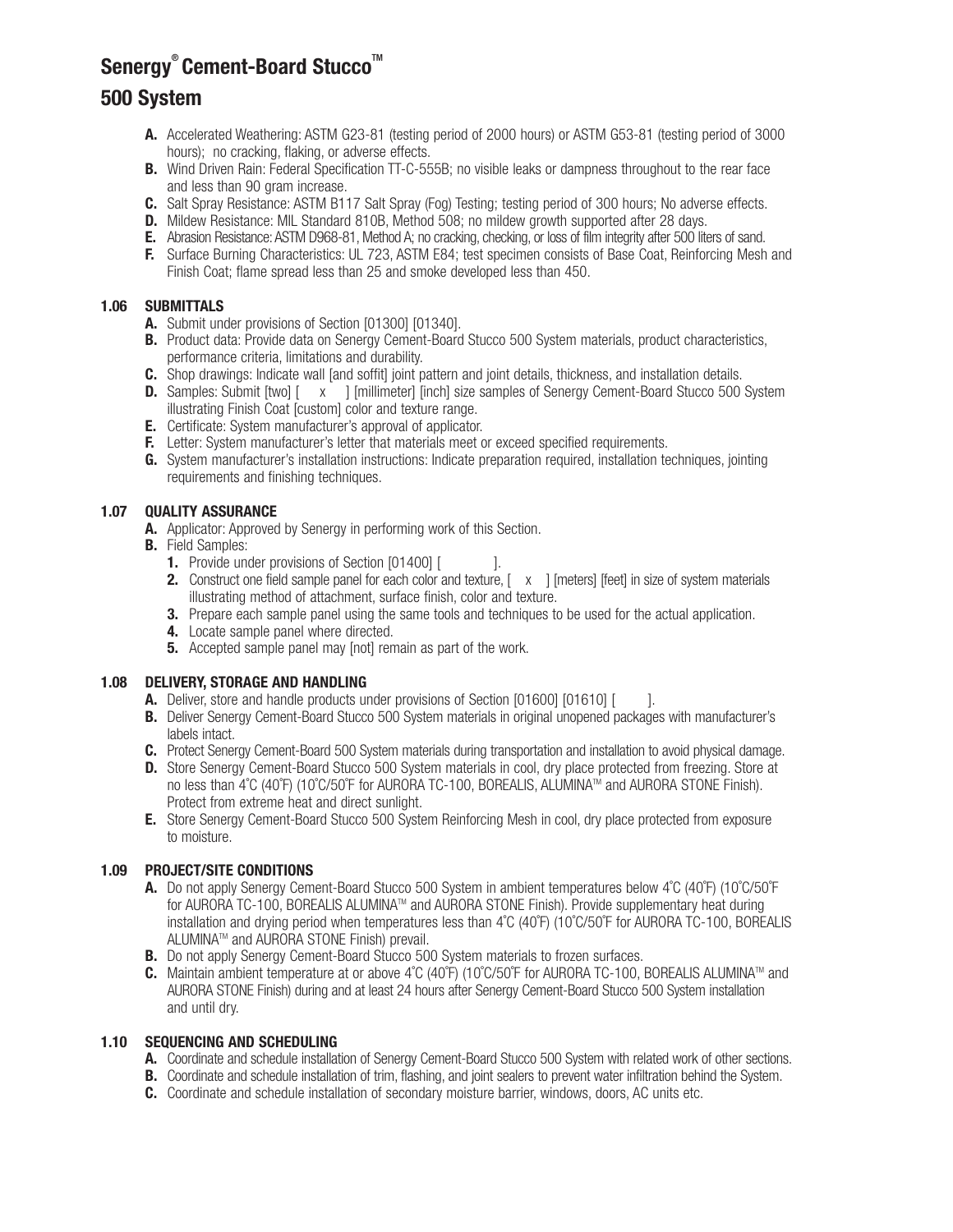#### **1.11 WARRANTY**

Provide Senergy standard five-year coating warranty for Senergy Cement-Board Stucco 500 System installations under provisions of Section [01700] [01740] [

#### **PART 2 - PRODUCTS**

#### **2.01 MANUFACTURERS**

Senergy Cement-Board Stucco 500 System manufactured by BASF Wall Systems, Inc.

### **2.02 MATERIALS**

- **A.** Senergy Base Coats:
	- **1.** [ALPHA Base Coat: 100% acrylic base coat, field-mixed with Portland cement; manufactured by BASF Wall Systems, Inc.]
	- **2.** [ALPHA DRY Base Coat: dry-mix base coat containing Portland cement; manufactured by BASF Wall Systems, Inc.
	- **3.** [ALPHA GENIE Base Coat: fiber-reinforced, 100% acrylic base coat, field-mixed with Portland cement; manufactured by BASF Wall Systems, Inc.]
	- **4.** XTRA-STOP Base Coat: 100% acrylic based, waterproof base coat, field mixed with Portland cement; manufactured by BASF Wall Systems, Inc.]
- **B.** [Portland cement: conform to ASTM C150, Type I, II, or I/II, grey or white; fresh and free of lumps.]
- **C.** Water: clean and potable without foreign matter.
- **D.** [Insulation Board: expanded polystyrene ; ASTM C578 Type 1; flame spread less than 25, smoke developed less than 450 per ASTM E84, UL 723; minimum density 15.22 kg/m<sup>3</sup> (0.95 lb/ft<sup>3</sup>); K=6.09 per millimeter (0.24 per inch)
	- 19 mm (3/4") thickness minimum as indicated on drawings meeting the following:
	- **1.** Air dried (aged) 6 weeks, or equivalent prior to installation.
	- **2.** Edges: square within 0.8 mm per meter (1/32" per foot).
	- **3.** Thickness: tolerance of plus or minus 1.6 mm (1/16").]
- **E.** FLEXGUARD Reinforcing Mesh: MIL-Y-1140G; balanced, open weave glass fiber reinforcing mesh; twisted multi-end strands treated for compatibility with Senergy lamina components.
	- **1.** FLEXGUARD 4: standard weight.
	- **2.** [CORNER MESH: intermediate weight, pre-marked for easy bending, for reinforcing at exterior corners.]
	- **3. ISELF-ADHERING MESH TAPE:** a standard weight mesh coated with a pressure sensitive adhesive and used with Base Coat as reinforcement over acceptable sheathing joints, rough openings and at terminations.]
- **F.** [TINTED PRIMER: 100% acrylic-based primer; color [ ] to closely match the selected Senergy Finish color; manufactured by BASF Wall Systems, Inc.]
- **G.** [Senergy Finish Coat: SENERFLEX® 100% acrylic resin finish; air cured; compatible with Base Coat; Finish color factory-mixed; color [ ] as selected; Finish texture [CLASSIC] [FINE] [ENCAUSTO VERONA] [BELGIAN LACE] [TEXTURE] [COARSE] [SAHARA] [BOREALIS] [AURORA TC-100] [AURORA STONE] [ALUMINA™] as scheduled.]  $-$  OR  $-$

[SILCOAT® Finish: siliconized acrylic emulsion finish coat; air cured, Finish color factory-mixed; color [ ] as selected; Finish texture [CLASSIC] [FINE] [BELGIAN LACE] [TEXTURE] [SAHARA] as scheduled] - OR -

[[SENERLASTIC®] [siliconized SENERLASTIC PLUS] Finish: 100% acrylic-based elastomeric finish; air cured; Finish color factory-mixed; color [ ] as selected; Finish texture [CLASSIC] [FINE] [BELGIAN LACE] [TEXTURE] [SAHARA] as scheduled.]

#### **2.03 ACCESSORIES**

- **A.** Starter track, L bead, J bead, angled termination bead, casing beads, corner beads, expansion joints and weep screed must comply with ASTM D1784 or C1063 for vinyl. Type as recommended by Senergy.
- **B.** Code approved air/weather barrier. minimum type 15 felt or kraft building paper, or code approved equivalent.

#### **PART 3 - EXECUTION**

#### **3.01 EXAMINATION**

- **A.** Verify project site conditions under provisions of Section [01039] [  $\qquad$  ].
- **B.** Walls
	- **1.** Air/weather Barrier

Verify that the air/weather barrier maintains a high tensile strength and is installed over the framing per applicable building code requirements, manufacturer's specifications and Senergy details, prior to application of the Senergy Cement-Board Stucco 500 System.

**2.** Cement-Board Substrate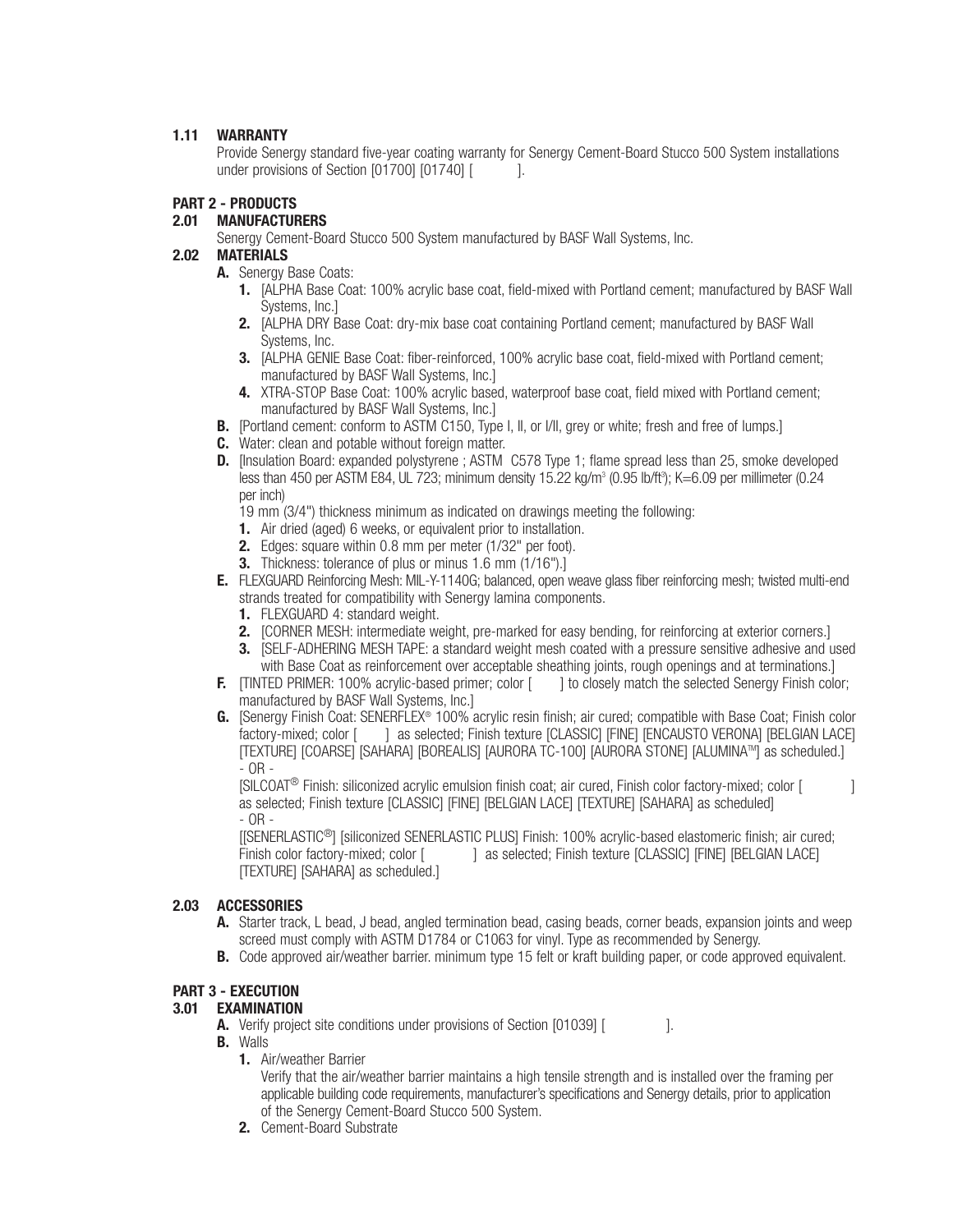### **Senergy<sup>®</sup> Cement-Board Stucco™ 500 System**

- **a.** Acceptable cement boards must satisfy ASTM C1325 (Type A Exterior).
- **b.** Cement-board must be securely fastened per applicable building code and project requirements.
- **c.** Wall sheathings shall have maximum deflection not to exceed L/360 of span under positive or negative design loads unless otherwise approved in writing by Senergy before installation.
- **d.** Examine surfaces to receive Senergy Cement-Board Stucco System 500 and verify that substrate and adjacent materials are dry, clean and sound. Verify substrate surface is flat, free of fins or planar irregularities greater than 6 mm in 3 m (1/4" in 10').
- **e.** Cement-board must be a single piece around corners of openings.
- **f.** Cement-board must be fastened with corrosion-resistant fasteners.
- **3.** Flashings
	- **a.** Head, jamb and sills of all openings must be flashed with a minimum 230 mm (9") strip of secondary moisture barrier prior to window/door, HVAC, etc installation. Refer to Senergy Moisture Protection Guidelines.
	- **b.** Windows and openings shall be flashed according to design and building code requirements.
	- **c.** Individual windows that are ganged to make multiple units require that the heads be continuously flashed and/or the joints between the units must be fully sealed.
- **4.** Decks
	- **a.** Decks must be properly flashed prior to system application.
- **b.** The system must be terminated a minimum of 25 mm (1") above all decks, patios and sidewalks, etc. **5.** Utilities
- The system must be properly terminated at all lighting fixtures, electrical outlets, hose bibs, dryer vents, etc. **6.** Roof

Verify that all roof flashings have been installed in accordance with the guidelines set forth by the Asphalt Roofing Manufacturers Association (ARMA).

**7.** Kick-out flashing

Kick-out flashing must be leak proof and angled (min. 100 degrees) to allow for proper drainage and water diversion.

- **C.** Unsatisfactory conditions shall be reported to the general contractor and/or builder and/or architect and/or owner. Do not proceed until all unsatisfactory conditions have been corrected.
- **D. Installation of the Senergy Cement-Board Stucco System 500 is limited to cases of limited size and/or protected areas such as equipment- or privacy-screen walls, soffits, fascia, protected areas, balcony areas, penthouse areas, etc.**
- **E. Spacing of the framing shall not exceed 16" o.c.**
- **F. All cement-board terminations must be supported by a framing member.**
- **G. Supplemental framing/blocking may be required to secure cement board at vertical control / expansion joints.**

#### **3.02 PREPARATION**

- **A.** Protect all surrounding areas and surfaces from damage and staining during application of Senergy Cement-Board Stucco 500 System.
- **B.** Protect finished work at end of each day to prevent water penetration.
- **C.** Substrate preparation: Prepare substrates in accordance with manufacturer's instructions.

#### **3.03 MIXING**

General: No additives are permitted unless specified in product mixing instructions. Close containers when not in use. Clean tools with soap and water immediately after use.

- **A.** SENERFLEX® Base Coats:
	- **1.** Senergy ALPHA, ALPHA GENIE and XTRA-STOP Base Coat:
		- **a.** Prepare in a container which is clean and free of foreign substances. Do not use container which has contained or been cleaned with a petroleum-based product.
		- **b.** Mix Base Coat with a paddle and drill until thoroughly blended, before adding Portland cement.
		- **c.** Mix one part (by weight) Portland cement with one part Base Coat. Add Portland cement in small increments, mixing until thoroughly blended after each additional increment.
		- **d.** Clean, potable water may be added to adjust workability.
	- **2.** ALPHA DRY Base Coat:
		- **a.** Mix and prepare each bag in a 19-liter (5-gallon) pail which is clean and free of foreign substances. Do not use a container which has contained or been cleaned with a petroleum-based product.
		- **b.** Fill the container with approximately 5.6 liters (1 1/2 gallons) of clean, potable water.
		- **c.** Add ALPHA DRY Base Coat in small increments, mixing after each additional increment.
		- **d.** Mix ALPHA DRY Base Coat and water with a mixer until thoroughly blended.
		- **e.** Additional ALPHA DRY Base Coat or water may be added to adjust workability.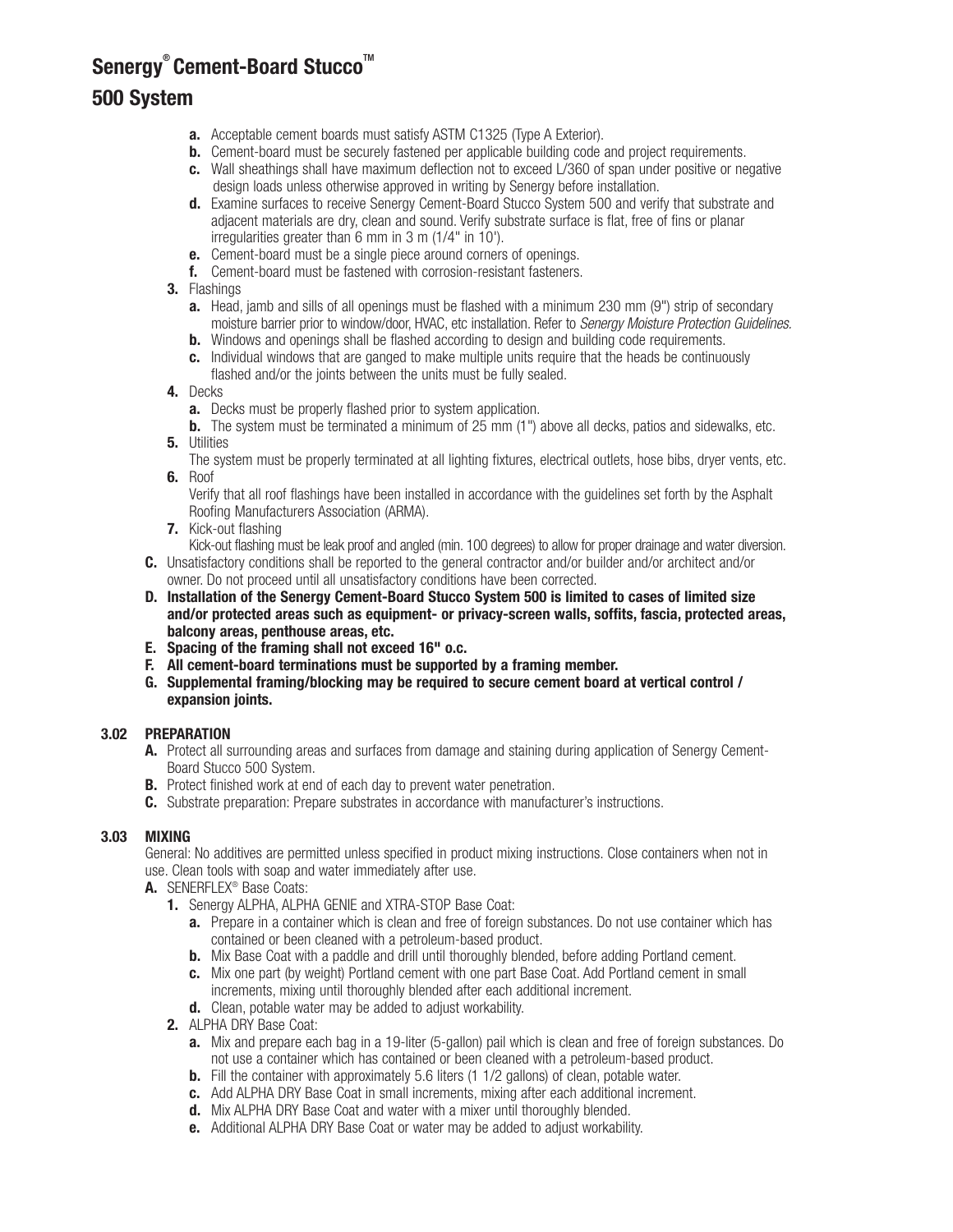- **B.** Senergy TINTED PRIMER and Finish Coats:
	- **1.** Thoroughly mix the factory-prepared Senergy materials to a smooth, workable consistency.
	- **2.** A small amount of clean, potable water may be added to adjust workability.

#### **3.04 APPLICATION**

General: Apply Senergy Cement-Board Stucco 500 System materials in accordance with Senergy specifications.

- **A.** Accessories: Attach starter track per manufacturer's instructions and Senergy Cement-Board Stucco 500 System Typical Details.
- **B.** Install weather barrier directly over open framing and wrap into openings in accordance with *Senergy Secondary* Moisture Protection Guidelines.
- **C.** Install cement-board over secondary weather barrier in accordance to the manufacturer's instructions and project requirements.
- **D.** Senergy SELF-ADHERING MESH TAPE (4")
	- **1.** Immediately center the SELF-ADHERING MESH TAPE (4") over all cement-board joints and terminations and firmly press while unrolling.
	- **2.** Ensure SELF-ADHERING MESH TAPE is continuous, void of wrinkles. Overlap SELF-ADHERING MESH TAPE a minimum 65 mm (2 1/2").
	- **3.** Apply mixed [ALPHA] [ALPHA DRY] [ALPHA GENIE] [XTRA-STOP] Base Coat to entire surface of mesh by troweling from the center to the edges.
	- **4.** Allow Base Coat and SELF-ADHERING MESH TAPE to dry prior to application of FLEXGUARD Reinforcing Mesh and Base Coat.
- **E.** [Install trim accessories per manufacturer's recommendations. Refer to Senergy's Cement-Board Stucco Trim and Accessories bulletin for accessory placement]
- **F.** [Senergy insulation board, used for bands or quoins:
	- **1.** Pre-cut insulation board.
	- **2.** Apply mixed Senergy [ALPHA] [ALPHA DRY] [ALPHA GENIE] [XTRA-STOP] Base Coat to the entire surface of insulation board using a stainless steel trowel with 13 mm  $x$  13 mm ( $1/2$ "  $x$   $1/2$ ") notches spaced 13 mm apart (1/2") apart.
	- **3.** Immediately slide board into place and apply pressure over the entire surface of board to insure uniform contact and high initial grab. Do not allow base coat to dry prior to installing.
	- **4.** Abut all joints tightly and ensure overall flush level surface.
	- **5.** Fill gaps with slivers of insulation board.
	- **6.** Allow application of insulation board to dry (normally 8–10 hours) prior to application of Senergy Base Coat and Mesh.
	- **7.** Rasp flush any irregularities greater than 1.6 mm (1/16").]
- **G.** Senerflex ® Base Coat/Reinforcing Mesh: Base Coat shall be applied so as to achieve Reinforcing Mesh embedment with no Reinforcing Mesh color visible.
	- **1.** Senerflex CORNER MESH:
		- **a.** Install CORNER MESH at exterior corners.
		- **b.** Apply CORNER MESH prior to application of FLEXGUARD Reinforcing Mesh.
		- **c.** Cut CORNER MESH to workable lengths.
		- **d.** Apply mixed [ALPHA] [ALPHA DRY] [ALPHA GENIE] [XTRA-STOP] Base Coat to insulation board at outside corners using a stainless steel trowel.
		- **e.** Immediately place CORNER MESH against the wet Base Coat and embed the CORNER MESH into the Base Coat by troweling from the corner; butt edges and avoid wrinkles.
		- **f.** After Base Coat is dry and hard, apply a layer of FLEXGUARD 4 Reinforcing Mesh over the entire surface of the CORNER MESH in accordance with 3.04 H.]
- **H.** FLEXGUARD 4 Reinforcing Mesh:
	- **1.** Apply mixed [ALPHA] [ALPHA DRY] [ALPHA GENIE] [XTRA-STOP] Base Coat to entire surface of cementboard with a stainless steel trowel to embed the Reinforcing Mesh.
	- **2.** Immediately place FLEXGUARD 4 Reinforcing Mesh against wet Base Coat and embed the Reinforcing Mesh into the Base Coat by troweling from the center to the edges.
	- **3.** Lap Reinforcing Mesh 64 mm (2 1/2") minimum at edges.
	- **4.** Ensure Reinforcing Mesh is continuous at corners, void of wrinkles and fully embedded in Base Coat.
	- **5.** If required, apply a second layer of Base Coat to achieve total nominal Base Coat/Reinforcing Mesh thickness of 1.6 mm (1/16").
	- **6.** Allow Base Coat with embedded Reinforcing Mesh to dry hard (normally 8 to 10 hours)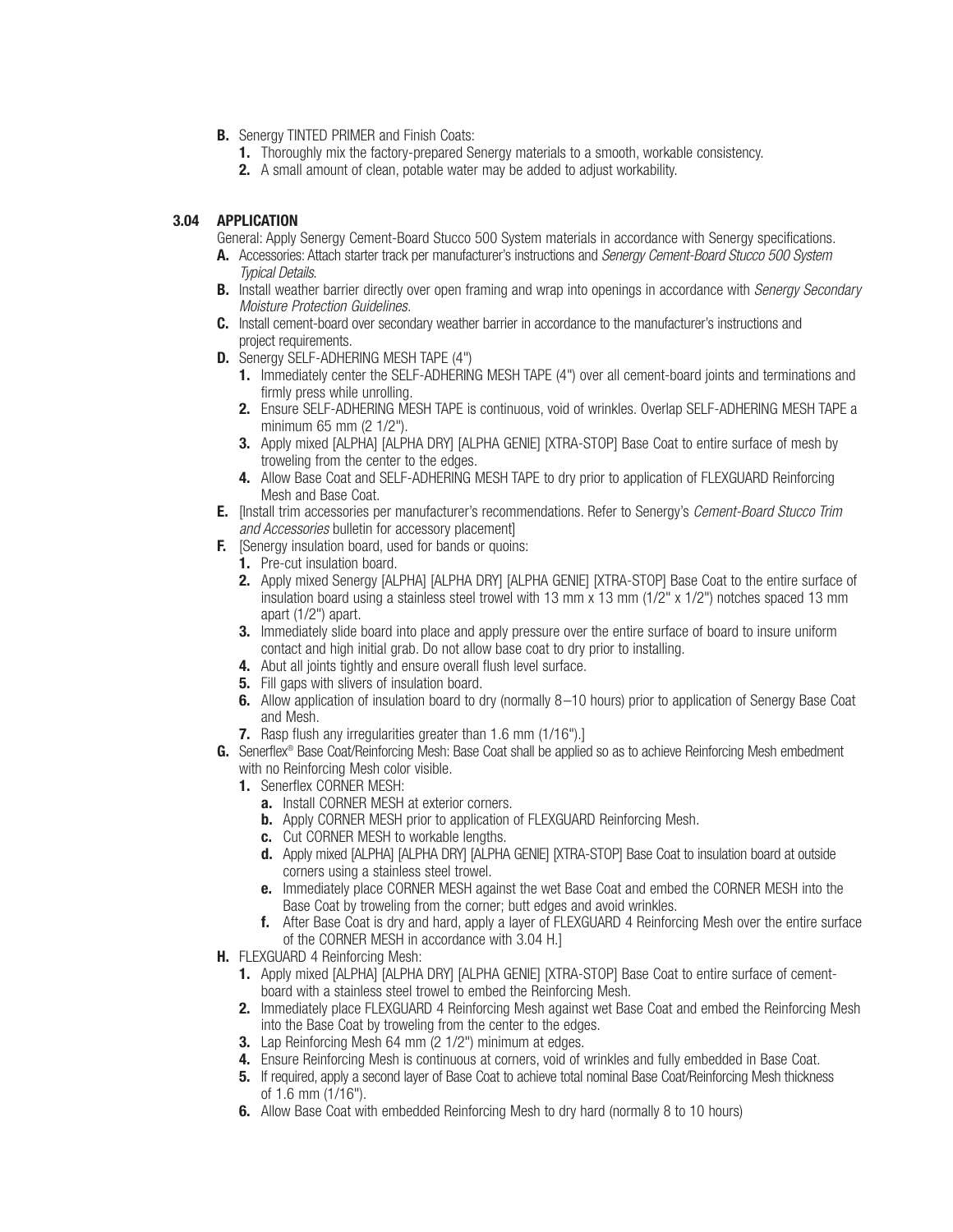# **Senergy<sup>®</sup> Cement-Board Stucco™ 500 System**

- **I.** [Senergy TINTED PRIMER:
	- **1.** Apply TINTED PRIMER to dry Base Coat/Reinforcing Mesh with a sprayer, 10 mm (3/8") nap roller, or goodquality latex paint brush at a rate of approximately  $3.6-6.1$  m<sup>2</sup> per liter (150-250 ft<sup>2</sup> per gallon).
	- **2.** TINTED PRIMER shall be dry to the touch before proceeding to the Senergy Finish Coat application]
- **J.** Senergy Finish Coat
	- **1.** [SENERFLEX® Finish: [CLASSIC] [TEXTURE] [COARSE] [SAHARA] [FINE] [BELGIAN LACE] [ENCAUSTO VERONA]
		- OR -

[SILCOAT® Finish: [CLASSIC] [TEXTURE] [SAHARA] [FINE] [BELGIAN LACE]

- OR -

- [[SENERLASTICTM ] [SENERLASTIC PLUS] Finish: [CLASSIC] [SAHARA] [FINE] [BELGIAN LACE] [TEXTURE]
- **a.** Apply Finish directly to Base Coat/Reinforcing Mesh with a clean stainless steel trowel to thickness required for type of Finish Coat specified.
	- **Note: Certain colors may require the use of Senergy Tinted Primer over the Senergy Base Coat/Reinforcing Mesh prior to application of Finish.**
	- **Note: In order to minimize the possibility of base coat read-through with color #330 Ultra-White in CLASSIC and BELGIAN LACE, we recommend the use of Tinted Primer. Base Coat read-through with CLASSIC or BELGIAN LACE Finish in Ultra-White is very applicator dependent. A color sample must be approved prior to product shipment. Also, slight color or texture variations may occur. Over time, and depending on its exposure, Encausto Verona's appearance will achieve a soft, weathered patina. ENCAUSTO VERONA Finish will not hide imperfections in the base coat surface. Dark colors will show marks from scratching. Built-up applications are not recommended as craze cracking can result.**
- **b.** Apply and level Finish during same operation to minimum obtainable thickness consistent with uniform coverage.
- **c.** Maintain a wet edge on Finish by applying and texturing continually over the wall surface.
- **d.** Work Finish to corners, joints, or natural breaks and do not allow material to set up within an uninterrupted wall area.
- **e.** Float Finish to achieve final texture.]
- [**2.** [AURORA TC-100] [BOREALIS] Finish
	- **a.** Apply TINTED PRIMER to substrate in accordance with current Senergy TINTED PRIMER product bulletin. TINTED PRIMER shall be of corresponding color for selected [ALUMINATM ] [AURORA TC-100] [BOREALIS] Finish color. Allow TINTED PRIMER to dry to the touch before proceeding to [ALUMINA™] [AURORA TC-100] [BOREALIS] Finish application.
	- **b.** Apply a tight coat of Finish with a clean, stainless steel trowel.
	- **c.** Maintain a wet edge on Finish by applying and leveling continually over the wall surface.
	- **d.** Work Finish to corners, joints or other natural breaks and do not allow material to set up within an uninterrupted wall area. Allow first coat to set until surface is completely dry prior to applying a second coat of Finish.
	- **e.** [For a smooth appearance, use a stainless steel trowel and apply the second coat of Finish. Achieve final texture using circular motions.]

- OR -

[For a textured appearance, apply the second coat of Finish using a spray gun and hopper. Doubleback to achieve final texture.]

- **f.** Total thickness of Finish shall be approximately 1.6 mm (1/16").
- [**3.** AURORA STONE Finish
	- **a.** Apply Senergy TINTED PRIMER to substrate in accordance with current Senergy TINTED PRIMER Product Bulletin. TINTED PRIMER shall be of corresponding color for selected AURORA STONE Finish color. Allow TINTED PRIMER to dry to the touch before proceeding to AURORA STONE Finish application.
	- **b.** Apply a coat of AURORA STONE Finish using a spray gun and hopper, maintaining a wet edge. Work to corners, joints or other natural breaks and do not allow material to set up within an uninterrupted wall area.
	- **c.** Allow first coat of AURORA STONE Finish to set until surface is completely dry prior to applying a second coat of AURORA STONE Finish.
	- **d.** Apply a second coat of AURORA STONE Finish using a spray gun and hopper; double back to achieve final texture.
	- **e.** Thickness of AURORA STONE Finish may vary between 1.6 mm (1/16") and 3.2 mm (1/8"), depending upon texture.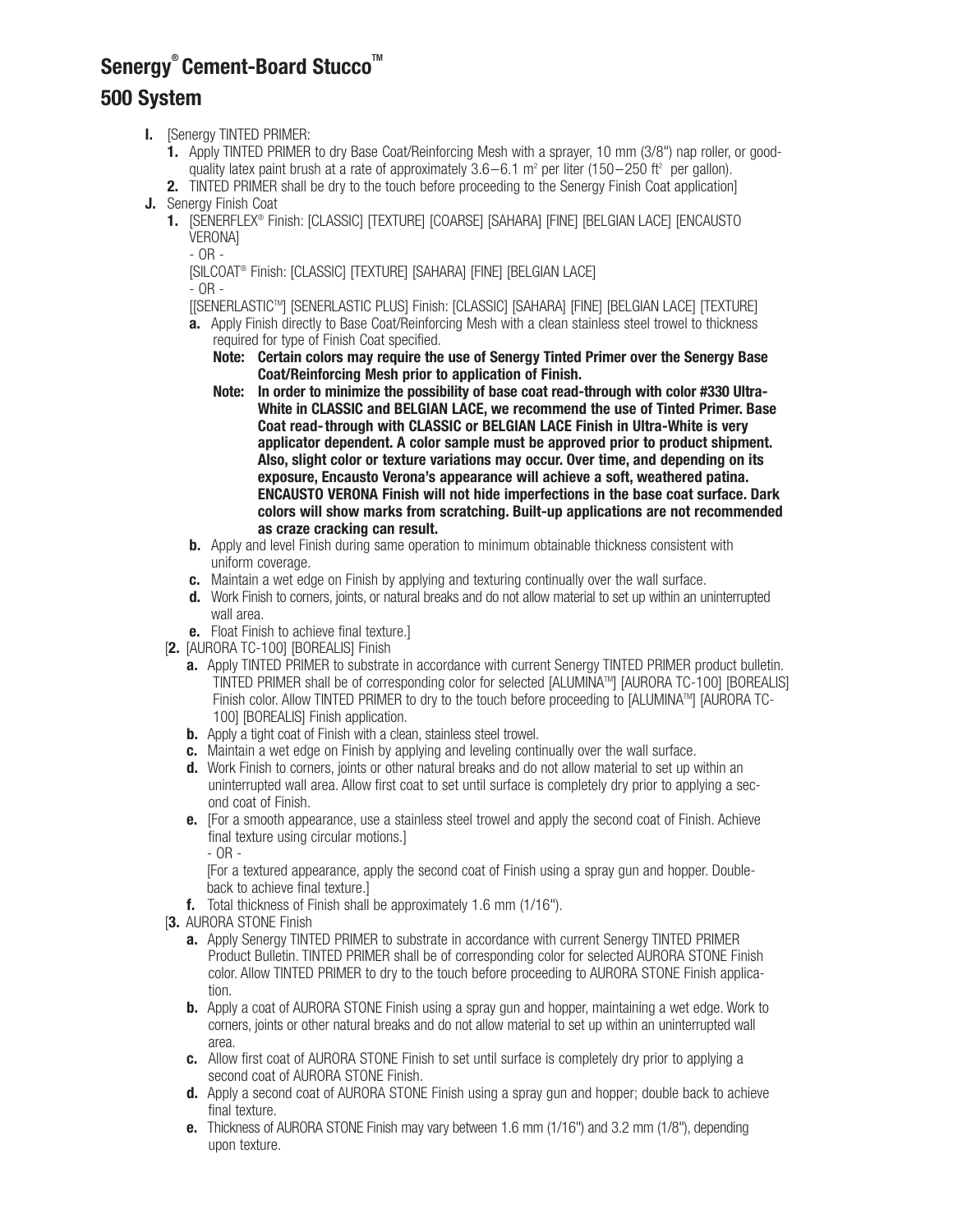**Note: Spraying of AURORA STONE Finish should be by the same manner, direction and mechanic on a particular elevation or project whenever possible, to maintain a uniform appearance. Maintain consistent air pressure to minimize texture variations. Stator or rotor design pumps are not recommended.]**

- **4.** [ALUMINATM Finish:
	- **a.** Apply the proper color-coordinated Senergy TINTED PRIMER per instructions. Allow to cure until dry to the touch before proceeding to the application of the ALUMINA Finish.
	- **b.** Apply a tight coat of ALUMINA Finish approximately 1.6 mm (1/16") to 3 mm (1/8") thick, directly to the Senergy Base Coat/Reinforcing Mesh with a clean, stainless steel trowel.
	- **c.** Maintain a wet edge on ALUMINA Finish by applying and leveling continually over the wall surface.
	- **d.** Work ALUMINA Finish to corners, joints or other natural breaks and do not allow material to set up within an uninterrupted wall area.
	- **e.** Float the ALUMINA finish with a gentle figure-8 motion, cleaning the float often.

#### **3.05 CLEANING**

- **A.** Clean work under provisions of Section [01700] [  $\qquad$  ].
- **B.** Clean adjacent surfaces and remove excess material, droppings, and debris.

#### **3.06 PROTECTION**

Protect finished work under provisions of Section [01500] [ ].

#### **3.07 SCHEDULES**

Senergy Finish Coat

#### **FINISH LOCATION**

|    | A. CLASSIC<br>SILCOAT <sup>®</sup> CLASSIC<br>SENERLASTIC™ CLASSIC<br>SENERLASTIC™ PLUS CLASSIC                            |  |
|----|----------------------------------------------------------------------------------------------------------------------------|--|
|    | <b>B.</b> SAHARA<br>SILCOAT <sup>®</sup> SAHARA<br>SENERI ASTIC™ SAHARA<br>SENERLASTIC™ PLUS SAHARA                        |  |
|    | C. TFXTURF<br>SILCOAT <sup>®</sup> TEXTURE<br>SENERLASTIC™ TEXTURE<br>SENERLASTIC™ PLUS TEXTURE                            |  |
|    | D. FINF<br>SILCOAT <sup>®</sup> FINE<br>SENERLASTIC™ FINE<br>SENERLASTIC™ PLUS FINE                                        |  |
|    | <b>E.</b> BELGIAN LACE<br>SILCOAT <sup>®</sup> BELGIAN LACE<br>SENERLASTIC™ BELGIAN LACE<br>SENERLASTIC™ PLUS BELGIAN LACE |  |
| Е. | <b>COARSE</b>                                                                                                              |  |
|    | <b>G.</b> BOREALIS                                                                                                         |  |
| н  | AURORA TC-100                                                                                                              |  |
| L. | AURORA STONE                                                                                                               |  |
| L. | ALUMINA™                                                                                                                   |  |